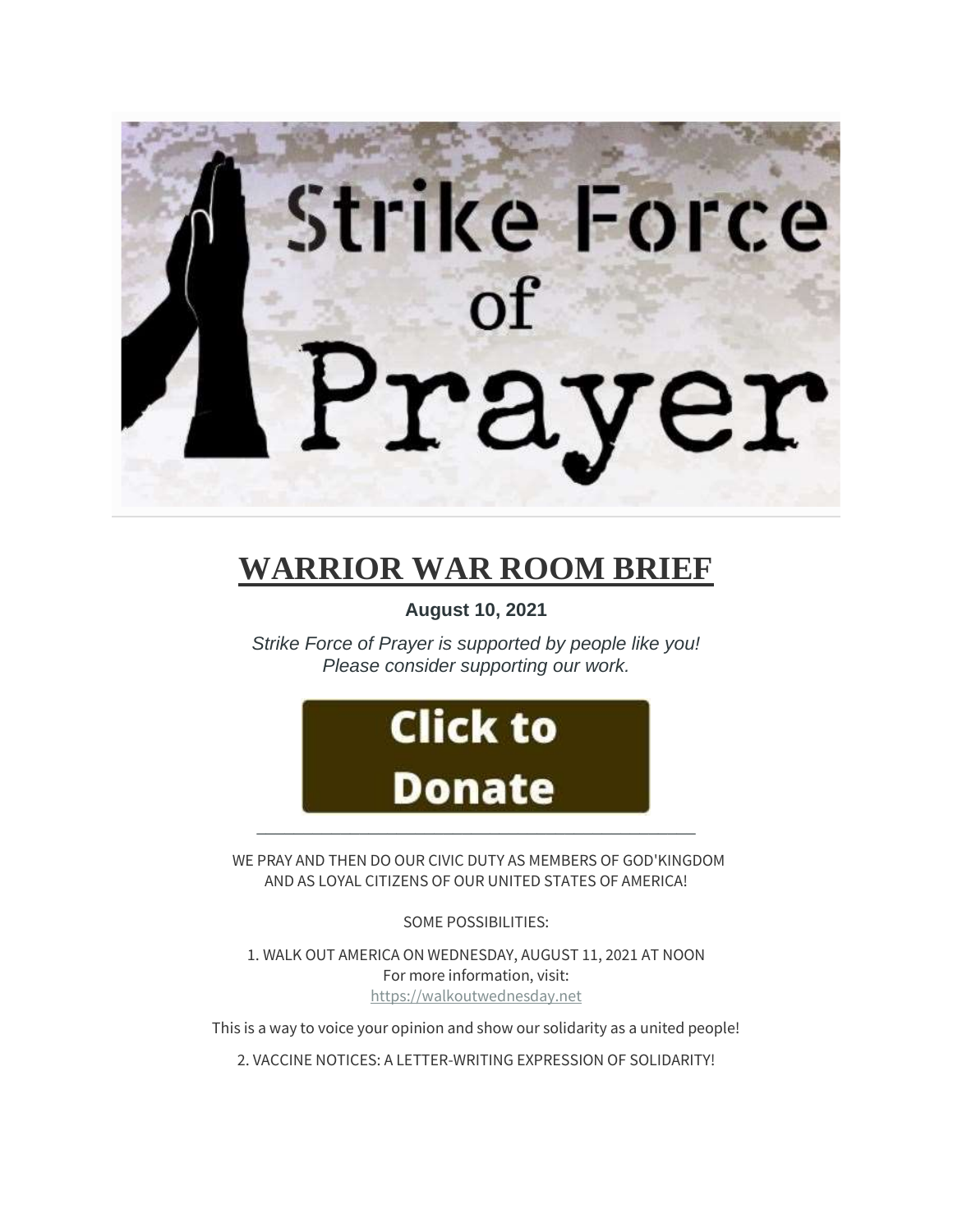# **PRINTABLE DOCUMENTS**

Employee Student Vaccination Notice:- Vaccine Insert

[https://strikeforceofprayer.com/wp-content/uploads/2021/08/8.9.21BEMPLOYEE\\_STUDENT-](https://strikeforceofprayer.com/wp-content/uploads/2021/08/8.9.21BEMPLOYEE_STUDENT-VACCINATION-NOTICE-No-Vaccine-Insert.pdf)[VACCINATION-NOTICE-No-Vaccine-Insert.pdf](https://strikeforceofprayer.com/wp-content/uploads/2021/08/8.9.21BEMPLOYEE_STUDENT-VACCINATION-NOTICE-No-Vaccine-Insert.pdf)

Sample Letter for School Superintendent

[https://strikeforceofprayer.com/wp-content/uploads/2021/08/8.9.21ASAMPLE-LETTER-FOR-](https://strikeforceofprayer.com/wp-content/uploads/2021/08/8.9.21ASAMPLE-LETTER-FOR-SCHOOL-SUPERINTENDENT.pdf)[SCHOOL-SUPERINTENDENT.pdf](https://strikeforceofprayer.com/wp-content/uploads/2021/08/8.9.21ASAMPLE-LETTER-FOR-SCHOOL-SUPERINTENDENT.pdf)

> 3. RECOMMENDED SOURCES OF NEWS AND INFORMATION: Gateway Pundit, The Epoch Times, The Blaze, Defending the Republic Newsletter by Sidney Powell

STAY IN HIS STRONG GRIP, FOR WE ARE IN IT TO WIN. HIS PROMISES ARE SOON TO BE FULFILLED!

Michael Ortega Strike Force of Prayer *PLEASE VISIT OUR [NEW PLATFORM](http://mailing.strikeforceofprayer.com/lt.php?tid=Kk5XVVoEBQRSAk9XAQQESwYAVQdOVlYDABUPAVBaBQFVClcCUFVMUlAHW1MFBFZLAgVSAk4AAA4EFQBeV1RMVgAAU18DUQACUAIDTVJUB14LAAZVTgQGUgMVDAFWAUwIVFNTS1UFVVFQAQAAXVYCAg) to view all Strike Force of Prayer video content.* Click here: [https://strikeforceofprayer.tv](https://strikeforceofprayer.tv/) [https://](https://michael@strikeforceofprayer.com/)[michael@strikeforceofprayer.com](http://mailing.strikeforceofprayer.com/lt.php?tid=Kk5QV1RWUQxUAE8DXQICSwYGVF1OVlNUURUODAsGVQgGCwIEAw1MUlAHW1MFBFZLAgVSAk4AAA4EFQBeV1RMVgAAU18DUQACUAIDTVJUB14LAAZVTgQGUgMVDAFWAUwIVFNTS1UFVVFQAQAAXVYCAg) [https://strikeforceofprayer.com](https://strikeforceofprayer.us17.list-manage.com/track/click?u=30e1fdc9ef72d2ad852be26e9&id=88763f3751&e=cf8e0c7e26) Follow on Twitter @MichaelGingerdo Follow on Face Book: Mike Ortega

> **Visit [www.strikeforceofprayer.com](http://mailing.strikeforceofprayer.com/lt.php?tid=Kk4CUlNVUwJVVE8CVwMMSwZRW1ZODFJTCBVZDQEHBwgHBlUDBlVMDVcEWgRSAABLVwwEBk4AUwUAFVoJAwZMCQcEAFIHA1NSUlJXTVJUB14LAAZVTgQGUgMVDAFWAUwIVFNTS1UFVVFQAQAAXVYCAg) At the website, click on Prayer Calls for a call in your country or state.**

**----- OTHER RECURRING PRAYER CALLS -----**

# **SPANISH CALL**

**Enfoque de oración: Que Dios sea libre en las escuelas. El temor de Dios sobre los gobiernos. Las libertades de los Americanos. Por la iglesia, que lleve acabo la voluntad de Dios. Orar por los hijos pródigos.**

> **Líder: Abigail Olvera Contacto email: alineadoscondios@gmail.com**

> > **Llame: (602) 580-9874**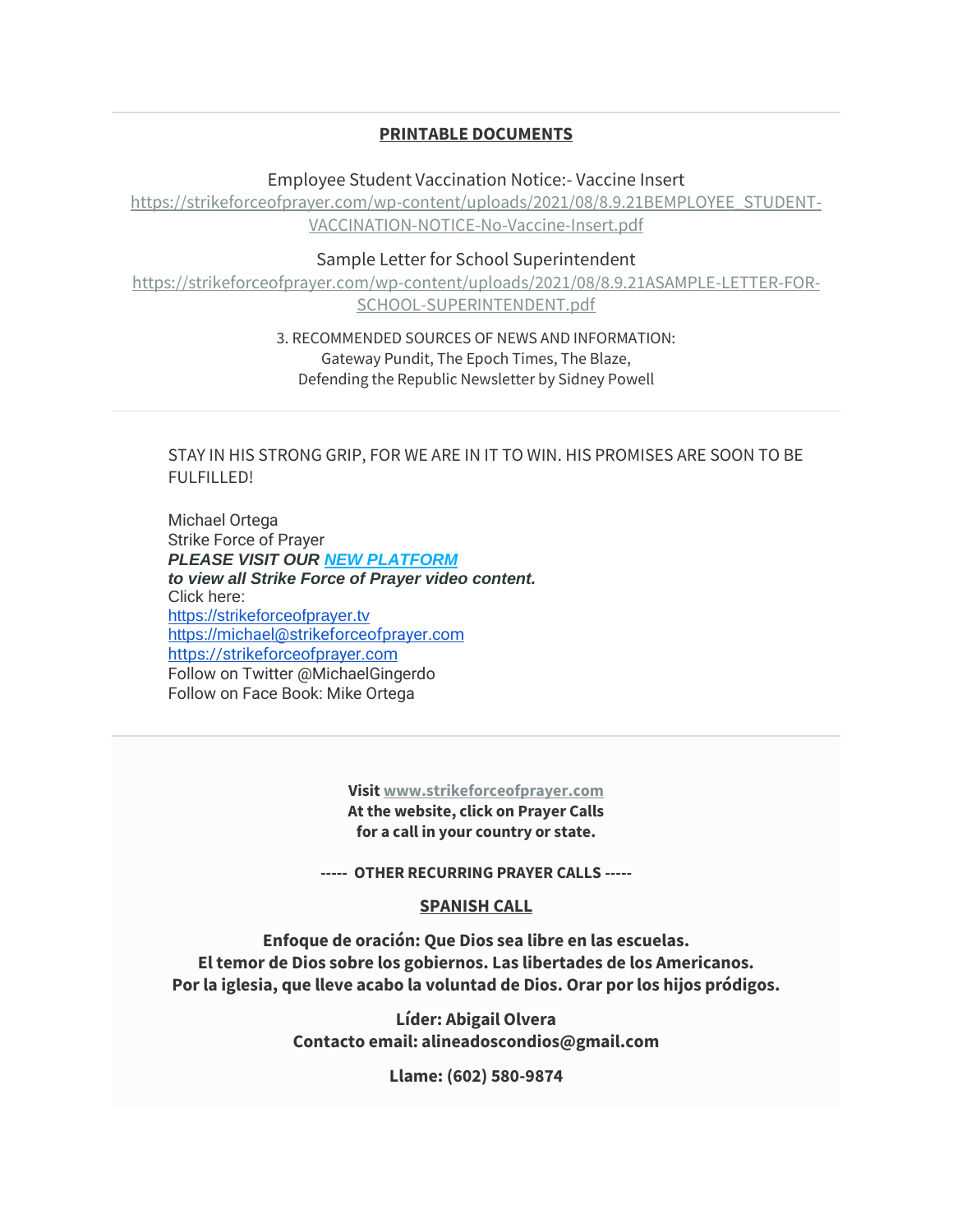## **Código de acceso: 8376630#**

**Día y Hora: Martes y Jueves: 7:00Am (Hora Central)**

\_\_\_\_\_\_\_\_\_\_\_\_\_\_\_\_\_\_\_\_\_\_\_\_\_\_\_\_\_\_\_\_\_\_\_\_\_\_\_\_\_\_\_\_\_\_\_\_\_\_\_\_\_

**Sundays 10:00 AM (Eastern) Weekly Family Bible Study with Jim Morrison & EJ Bondoc Call 805-706-5805**

**Sundays 5:00 PM (Pacific) with Rod & Millie Gerhart Call 515-604-9994 Code 813882#**

**Monday through Friday 9:00 AM (Eastern) with Denise Edwards Call 605-475-4120 Code 5034950#**

> **Monday through Friday 6:00 AM (Eastern) Arresting the Enemy at Sunrise Prayer Call with E.J. Bondoco & Bonnie Maddalena Call 351-999-3329**

**Mondays - Wednesdays - Fridays 8:00 AM (Pacific) with Melissa Leggett Call 339-207-7817**

**Tuesdays & Thursdays 9:00 AM (Pacific) with Michael Ortega Call: 609-663-4222**

**Tuesdays 6:30 PM (Mountain) with Greg Johnson Call 605-313-5143 Code 673321#**

**Wednesdays 9:00 PM (Eastern) Alan Pinto Call 605-472-5752 Code 341350#**

**Thursdays 7:00 PM (Mountain) The Lord's Line with Regina Hunter and Karen Pollari Call 425-436-6317 Code 7282493#**

## **Sabbath Calls**

\_\_\_\_\_\_\_\_\_\_\_\_\_\_\_\_\_\_\_\_\_\_\_\_\_\_\_\_\_\_\_\_\_\_\_\_\_\_\_\_\_\_\_\_\_

**Celebrate-The-Sabbath – Bonnie Maddelena & EJ Bondoc Saturdays 8:00 AM (Central) Call 712-775-7061 Code: 124052#** 

**Walking the Ancient Paths Teaching Call - Lynne-Hope Ornoff Thursdays 8:00 PM (Eastern) Call 605-313-5847 Code 819863# Email:** [timetohope7@gmail.com](mailto:timetohope7@gmail.com)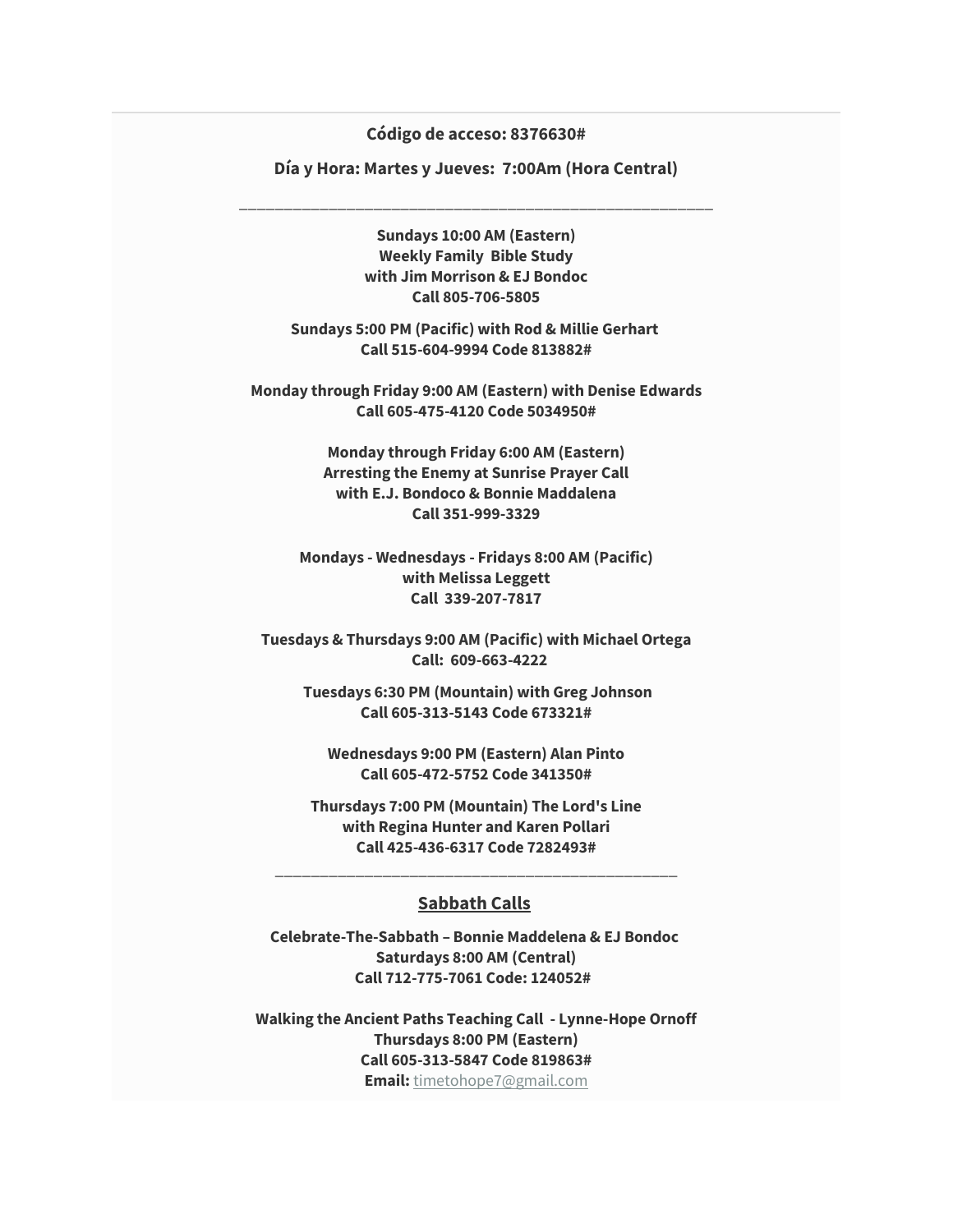**Websites:** [www.timetohope.com;](http://www.timetohope.com/) [https://Strikeforceofprayer.tv](https://strikeforceofprayer.tv/)

**Welcoming the Sabbath Call, Welcoming the Shabbat – Lynne-Hope Ornoff Fridays 8:00 PM (Eastern) Call 605-313-5847 Code 819863# Email:** [timetohope7@gmail.com](mailto:timetohope7@gmail.com) **Websites:** [www.timetohope.com;](http://www.timetohope.com/) [https://Strikeforceofprayer.tv](https://strikeforceofprayer.tv/)

# **Connecting With Your Messianic Roots – Lynne-Hope Ornoff Saturdays 3:00 PM (Eastern) Call 605-313-5847 Code 819863#**

**Email:** [timetohope7@gmail.com](mailto:timetohope7@gmail.com)

**Websites:** [www.timetohope.com;](http://www.timetohope.com/) [https://Strikeforceofprayer.tv](https://strikeforceofprayer.tv/)

#### **CANADA**

**Leader:** Joyce Gingerich **Call Number:** *1-605-472-5517* **Code:** *944161# (If you have trouble calling in to the Canada number, please call 1-206-451-6083, then dial: 1-605-472-5517 Code 944161#)* **Times:** Saturdays 8:00 AM Pacific, 9:00 AM Mountain 10:00 AM Central, 11:00 AM Eastern

## **AUSTRALIA**

**Leader:** Malcolm **Contact:** [malcolm17@gmail.com](mailto:malcolm17@gmail.com) **Call Number:** (03) 9028 0272 **Code:** 891601# **Times:** Wednesdays 6:30 PM (Western Standard Time) **Webpage:** <https://strikeforceofprayer.com/australia>

#### **NEW ZEALAND**

**Leader:** Rosie **Contact:** (09) 884-4775 **Call Number:** (NZ): 09-884 4775 International dial-in numbers: <https://fccdl.in/i/dreammaker4gold6> Online meeting ID: dreammaker4gold6 Join the online meeting: <https://join.freeconferencecall.com/dreammaker4gold6> **Code:** 3408623#

**Times:** Mondays 7:00 – 7:30 PM

#### **UNITED KINGDOM**